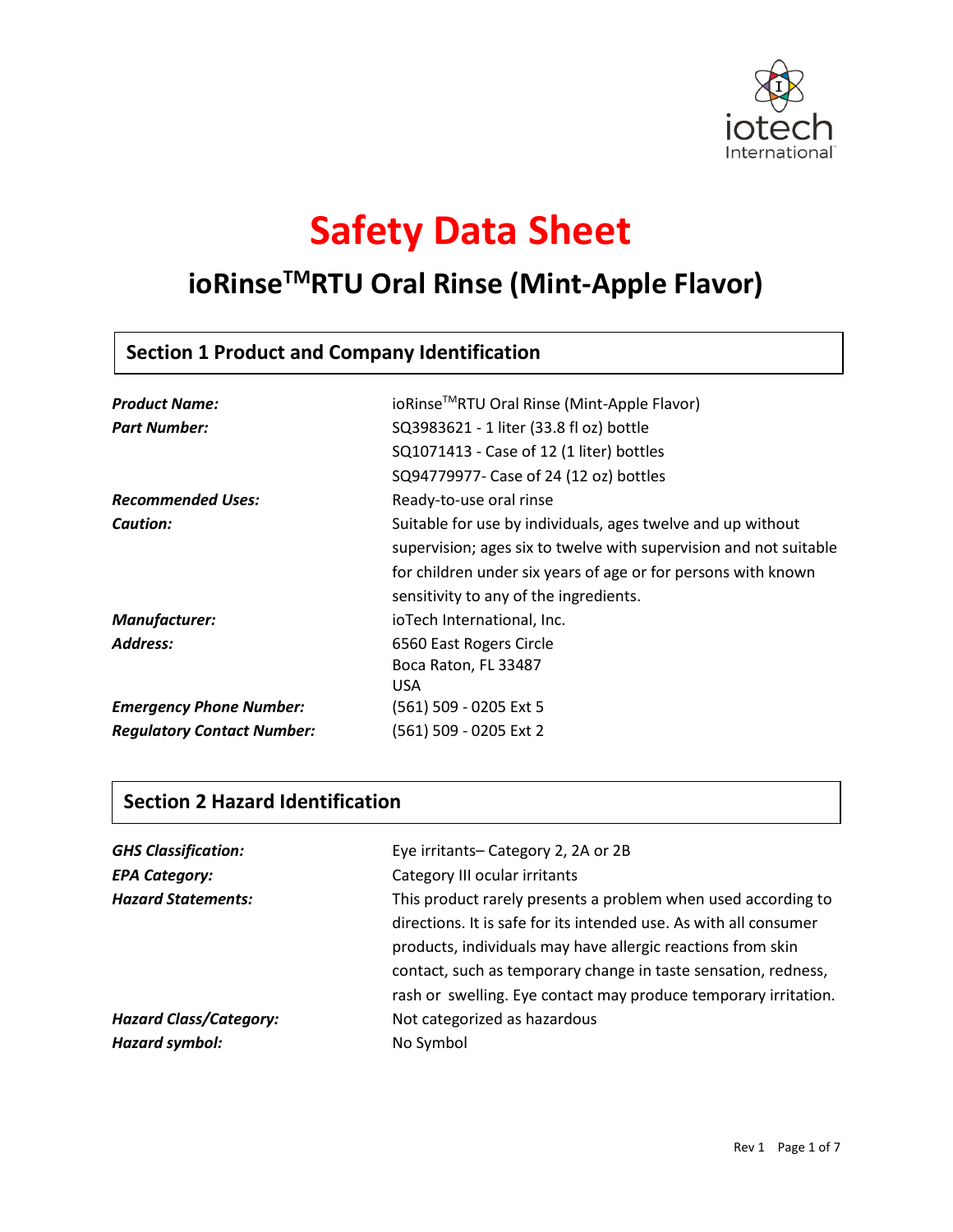

## **Section 3 Composition/Information on Ingredients**

| <b>Chemical Name</b>        | <b>CAS-Number</b>            | <b>Percent Composition</b> |
|-----------------------------|------------------------------|----------------------------|
| <b>Citric Acid</b>          | 77-92-9                      | N/A                        |
| Potassium Iodide            | 7681-11-0                    | N/A                        |
| <b>Potassium Iodate</b>     | 7758-05-6                    | N/A                        |
| <b>Mint-Apple Flavoring</b> | N/A                          | N/A                        |
| <b>Sodium Saccharin</b>     | 128-44-9 (anhydrous form)    | N/A                        |
|                             | 6155-57-3 (di hydrated form) |                            |
|                             | 82385-42-0(6% hydrated form) |                            |
| <b>Sodium Carbonate</b>     | 497-19-8                     | N/A                        |
| <b>Zinc Gluconate</b>       | 4468-02-4                    | N/A                        |
| Water                       | N/A                          | N/A                        |

**Composition comments:** The exact % concentration of composition has been withheld as a trade secret in accordance with OSHA HCS 1910.1200.

| <b>Section 4 First Aid Measures</b>                                               |                                                                                                                                                                                   |
|-----------------------------------------------------------------------------------|-----------------------------------------------------------------------------------------------------------------------------------------------------------------------------------|
| <b>Eye Contact:</b>                                                               | If eye contact occurs, hold eye open and flush with a steady<br>gentle stream of water for fifteen minutes. If any symptoms<br>persist, seek medical attention.                   |
| <b>Skin Contact:</b>                                                              | This product is expected to contact with skin. If serious skin<br>irritation develops seek medical attention.                                                                     |
| Ingestion:                                                                        | Ingestion of large amounts may cause stomach irritation. Drink<br>a glass of water. If irritation persists seek medical attention.                                                |
| Inhalation:                                                                       | Under normal conditions of use, this product is not expected to<br>be an inhalation hazard.                                                                                       |
| Indication of any immediate<br>medical attention and special<br>treatment needed: | Provide general support measures and treat symptomatically. In<br>case of shortness of breath, provide oxygen. Symptoms may be<br>delayed. No specific antidotes are recommended. |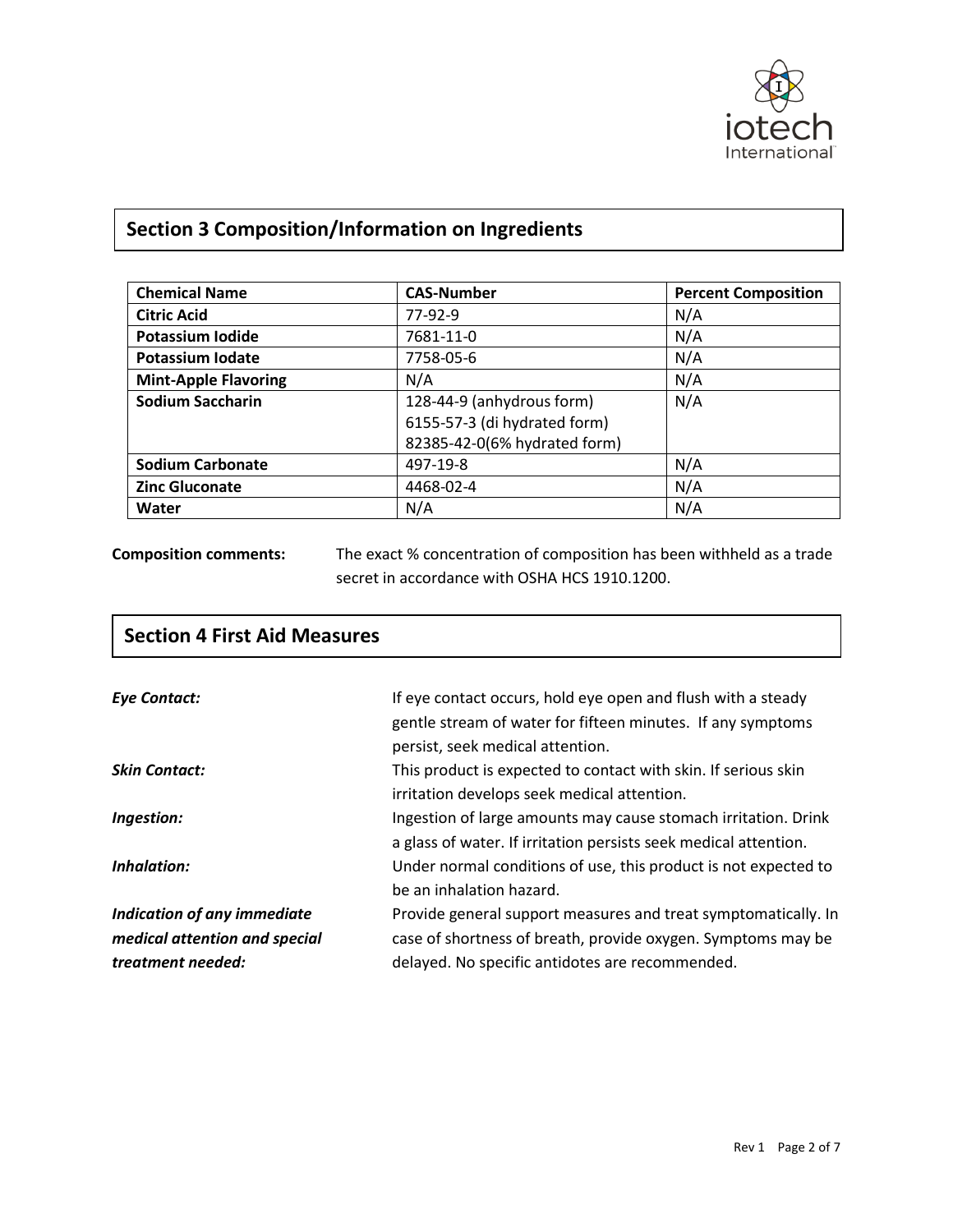

## **Section 5 Fire Fighting Measures**

| <b>Flashpoint:</b><br><b>Flammable Limits:</b><br>LEL (Lower):                                                                          | N/A<br>N/A<br>None                                                                                                                           |
|-----------------------------------------------------------------------------------------------------------------------------------------|----------------------------------------------------------------------------------------------------------------------------------------------|
| <b>UEL</b> (Upper):                                                                                                                     | None                                                                                                                                         |
| <b>Suitable Extinguishing Media:</b><br><b>Unsuitable Extinguishing Media:</b><br><b>Specific hazards arising from</b><br>the chemical: | Product is not flammable -not applicable<br>Product is not flammable-not applicable<br>Water based, non-combustible and no specific hazards. |
| <b>Special Fire Fighting Procedure:</b>                                                                                                 | Wear suitable protective equipment. Self-contained breathing<br>apparatus and full protective clothing must be worn in case of<br>fire.      |
| <b>General fire hazards:</b>                                                                                                            | This product is non-flammable.                                                                                                               |

## **Section 6 Accidental Release Measures**

| <b>Personal precautions:</b>     | No personal protective equipment is required under normal  |
|----------------------------------|------------------------------------------------------------|
|                                  | conditions.                                                |
| <b>Methods and materials for</b> | Wipe up with absorbent material (e.g cloth, fleece).       |
| containment and cleaning up:     | Clean surface thoroughly to remove residual contamination. |

## **Section 7 Handling and Storage**

| <b>Precautions for safe handling:</b> | Handle in accordance with good industrial hygiene and safety<br>practice.                                                      |
|---------------------------------------|--------------------------------------------------------------------------------------------------------------------------------|
|                                       | Keep out of reach of children.                                                                                                 |
| <b>Conditions for safe storage:</b>   | Keep cap tightly closed in its original container for maximum<br>freshness. Store in a cool, dry place out of direct sunlight. |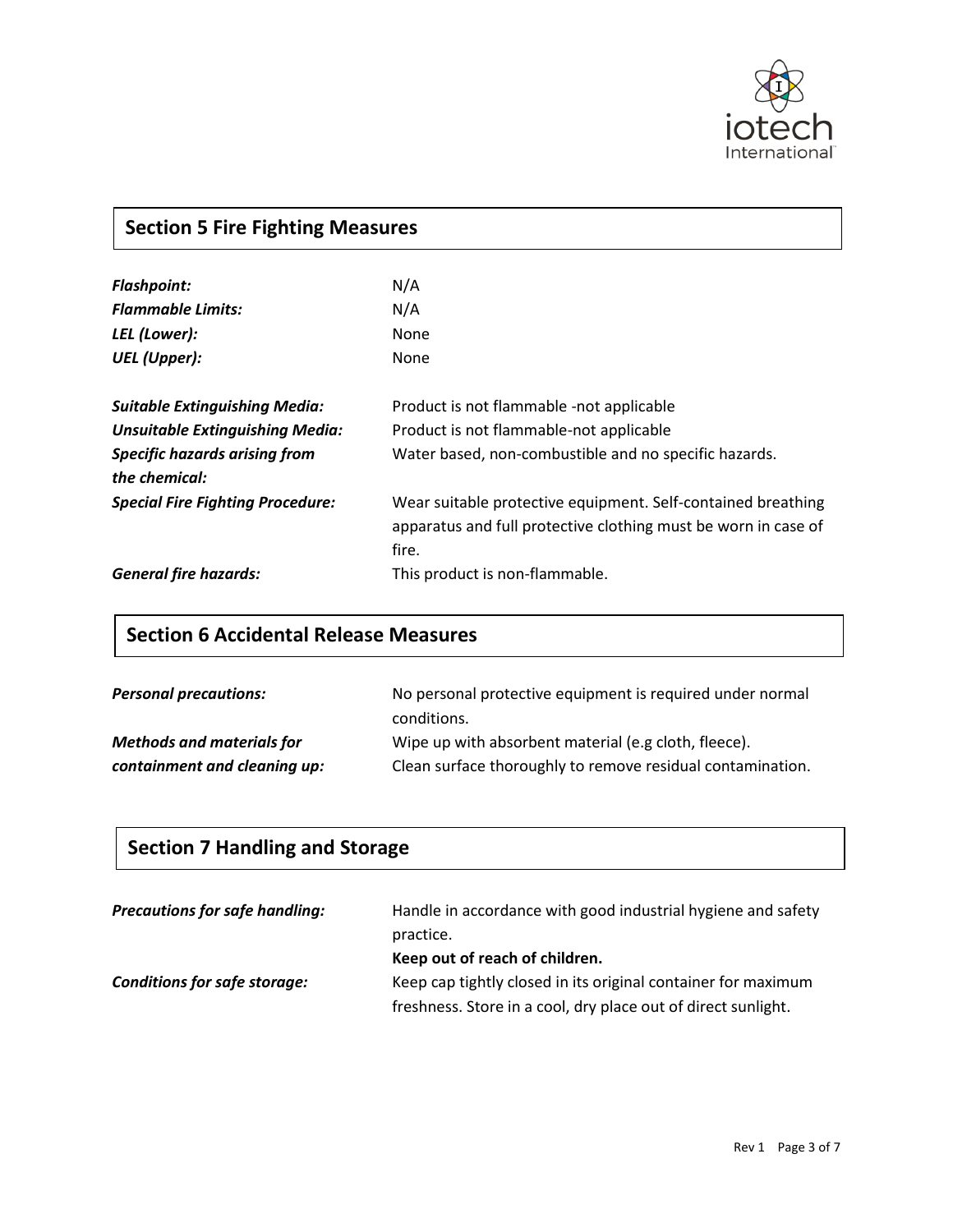

## **Section 8 Exposure Controls/Personal Protection**

| <b>Exposure guidelines:</b>            | This product, as supplied, does not contain any hazardous<br>materials with occupational exposure limits established by the<br>region specific regulatory bodies. |
|----------------------------------------|-------------------------------------------------------------------------------------------------------------------------------------------------------------------|
| Eye/face protection:                   | None required under normal use.                                                                                                                                   |
| <b>Skin and Body Protection:</b>       | None required under normal use.                                                                                                                                   |
| <b>Hand Protection:</b>                | None required under normal use.                                                                                                                                   |
| <b>Respiratory Protection:</b>         | None required under normal use.                                                                                                                                   |
| <b>General Hygiene Considerations:</b> | Handle in accordance with good industrial hygiene and safety<br>practice.                                                                                         |

## **Section 9 Physical and Chemical Properties**

| <b>Physical State:</b>                                   | Liquid                               |
|----------------------------------------------------------|--------------------------------------|
| PH:                                                      | $4.0 - 5.0$                          |
| Color:                                                   | Amber                                |
| Odor:                                                    | None                                 |
| <b>Odor Threshold:</b>                                   | No information available             |
| Solubility:                                              | Soluble in water                     |
| Partition coefficient water/n-octanol: No data available |                                      |
| <b>Viscosity:</b>                                        | Water thin                           |
| <b>Specific Gravity:</b>                                 | 1.04                                 |
| Density:                                                 | No data available                    |
| <b>Flash Point:</b>                                      | No data available                    |
| <b>Melting Point:</b>                                    | No data available                    |
| <b>Freezing point:</b>                                   | -1.0°C (minus one degree centigrade) |
| <b>Boiling Point:</b>                                    | 100°C (boiling range not applicable) |
| <b>Evaporation Rate:</b>                                 | No data available                    |
| <b>Flammability:</b>                                     | No data available                    |
| <b>Decomposition Temperature:</b>                        | No data available                    |
| <b>Auto-ignition Temperature:</b>                        | No data available                    |
| <b>Vapor Pressure:</b>                                   | No data available                    |
| <b>Vapor Density:</b>                                    | No data available                    |
| Specific materials to be avoided:                        | Strong oxidizing agents              |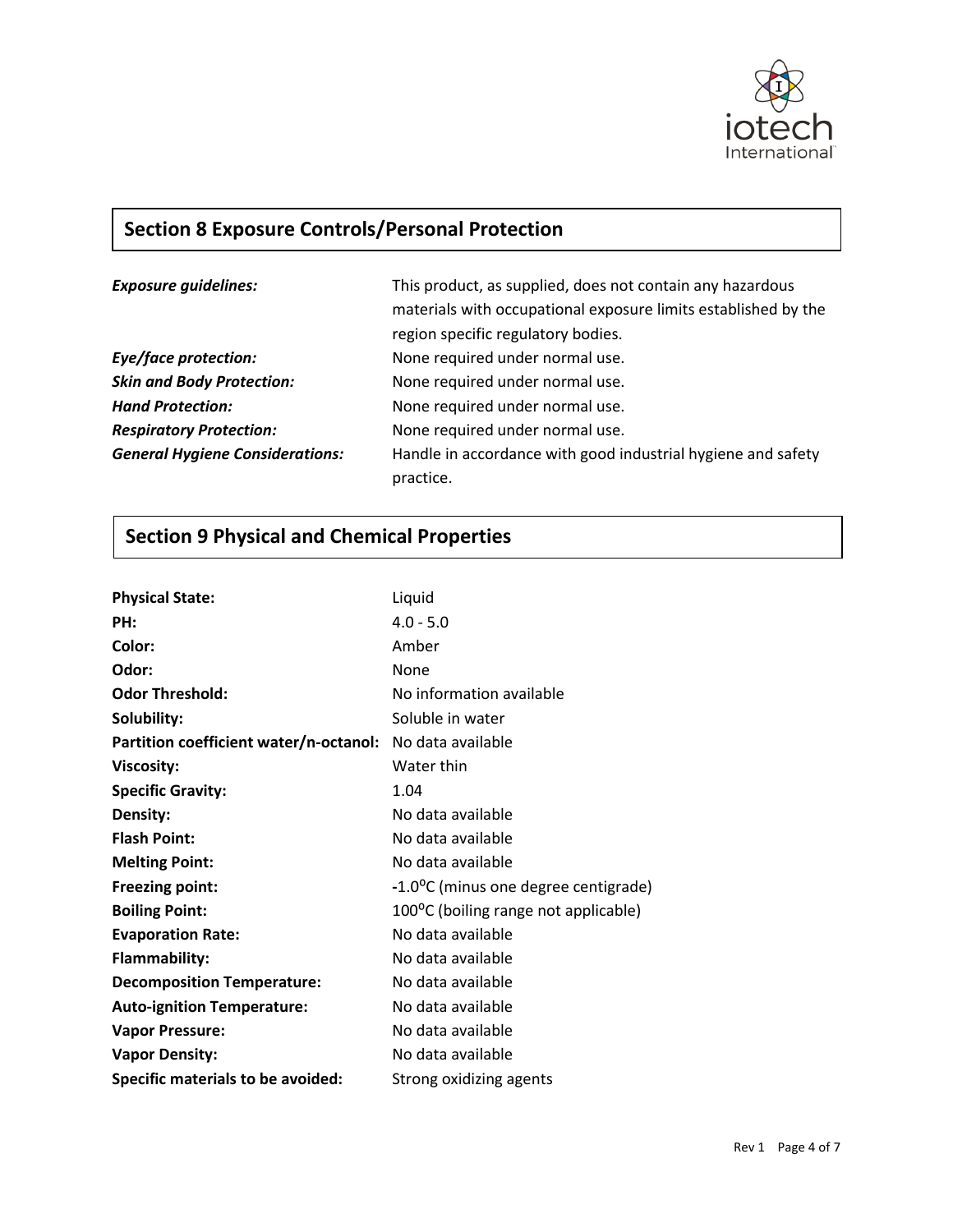

## **Section 10 Stability and Reactivity Information**

| <b>Reactivity:</b>                         | None known, based on information available                                                              |
|--------------------------------------------|---------------------------------------------------------------------------------------------------------|
| <b>Stability:</b>                          | Product is stable under normal storage condition.                                                       |
| <b>Possibility of Hazardous Reactions:</b> | No dangerous reaction known under conditions of normal use.<br>Hazardous polymerization does not occur. |
| <b>Incompatibility/Materials to Avoid:</b> | None known.                                                                                             |
| <b>Hazardous Decomposition Products:</b>   | No hazardous decomposition products are known.                                                          |
| <b>Conditions to Avoid:</b>                | Extremes of temperature and direct sunlight.                                                            |

## **Section 11 Toxicological Information**

| <b>Symptoms/Effects of Over-exposure:</b><br><b>Skin contact:</b><br>Eye contact:<br>Ingestion:<br>Information on toxicological effects | None Known.<br>May cause skin irritation in very sensitive individuals.<br>May be irritating to eye.<br>Health injuries are not known or expected under normal use. |
|-----------------------------------------------------------------------------------------------------------------------------------------|---------------------------------------------------------------------------------------------------------------------------------------------------------------------|
| <b>Acute toxicity:</b>                                                                                                                  | Health injuries are not known or expected under normal use.                                                                                                         |
| Carcinogenic effects:<br><b>Mutagenic effects:</b>                                                                                      | No known significant effects or critical hazards<br>No known significant effects or critical hazards                                                                |

## **Section 12 Ecological Information**

There is no ecological data on the product. The product ingredients are expected to be safe for the environment at concentrations predicted under normal use and accidental spill scenarios.

| No information available                         |
|--------------------------------------------------|
| No information available                         |
| No information available                         |
| No information available                         |
| No known significant effects or critical hazards |
| No known significant effects or critical hazards |
|                                                  |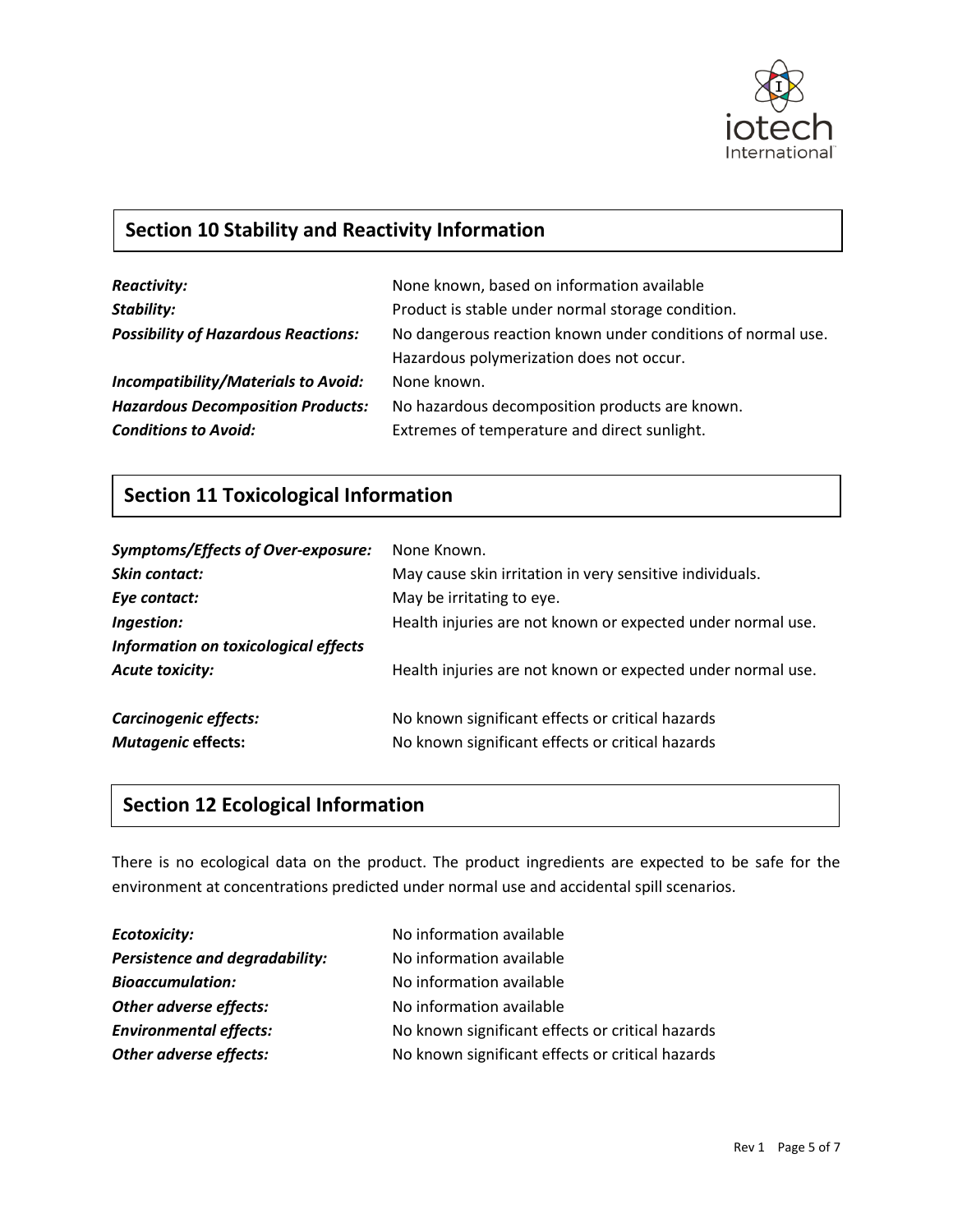

## **Section 13 Disposal Considerations**

Disposal in accordance with applicable regional, national and local laws and regulations.<br> **Section 5 Fighting** 

#### **Section 14 Transport Information**

| <b>DOT Classification:</b>               | Not regulated as dangerous goods                 |
|------------------------------------------|--------------------------------------------------|
|                                          | (DOT- U.S. Department of Transportation)         |
| <b>TDG Classification:</b>               | Not regulated as dangerous goods                 |
|                                          | (TDG - Canada Transportation of Dangerous Goods) |
| <b>Packing Group:</b>                    | Not Regulated                                    |
| IATA:                                    | Not Regulated                                    |
| IMDG:                                    | Not Regulated                                    |
| <b>Special Provisions for Transport:</b> | Not applicable                                   |

#### **Section 15 Regulatory Information**

| <b>Cosmetic Product:</b> | Regulated under the current Federal Food, Drug & Cosmetic Act |
|--------------------------|---------------------------------------------------------------|
|                          | (FD&C Act) in the United States                               |
| <b>Cosmetic Product:</b> | Regulated under the Food and Drugs Act and Canadian           |
|                          | <b>Cosmetic Regulations in Canada</b>                         |

#### **Section 16 Other Information**

*Revision Date:* 10-18-2020

#### **Section 17 Additional Information**

Disclaimer: Information presented herein has been compiled from sources considered by ioTech, in good faith, to be dependable and is accurate and reliable to the best of our knowledge and belief. However, ioTech cannot make any warranty or representation respecting the accuracy of completeness of the data and assumes no responsibility for any liability or damages relating thereto or for advising you